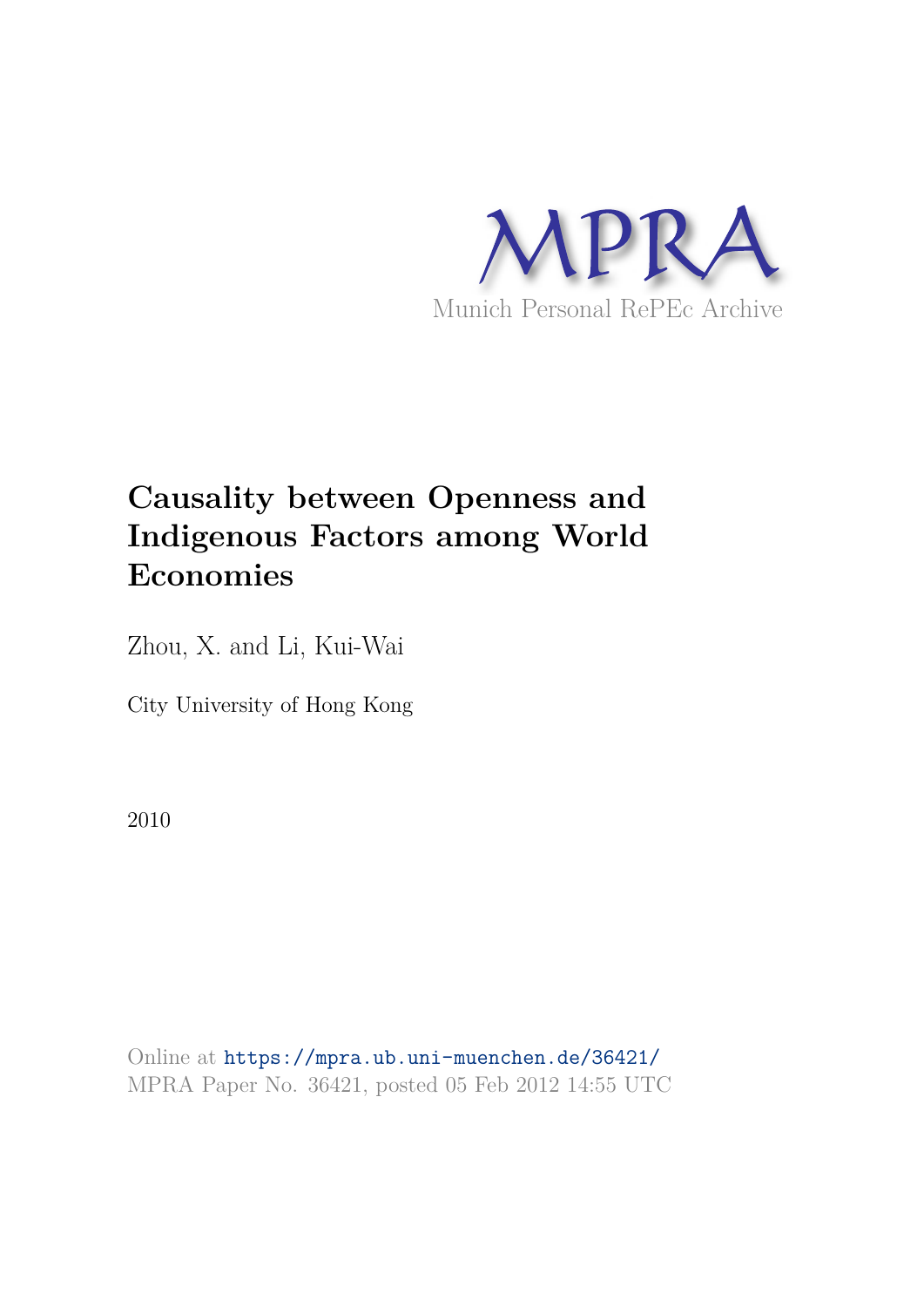## **Causality between Openness and Indigenous Factors among World Economies**

Xianbo Zhou<sup>a</sup> and Kui-Wai Li<sup>b</sup>

<sup>a</sup> Lingnan (University) College, Sun Yat-Sen University, China.

<sup>b</sup> Department of Economics and Finance and APEC Study Center, City University of Hong Kong.

Abstract

The paper studies the causality relationship between economic openness and indigenous factors. The construction of the Openness Index and the Indigenous Index provides a measure on the extent of openness and indigenous development among world economies. The two indices are used to study their causality. The empirical findings show that there are bi-directional dynamic causality relationships between openness and indigenous factors. Indigenous factors help to forecast openness factors and vice versa.

*JEL* Classifications: C33, F02, O11.

Keywords: Openness, indigeneity, panel data model, causality test.

 $\overline{\phantom{a}}$ 

Acknowledgement: We are grateful to comments on an earlier draft of the paper from participants in the APEC Study Center Consortium Conference in Vietnam in May 2006 and the Conference in Investment, Technology Spillover and East Asia FTA in Fudan University in October 2008, and seminars in the University of St. Petersburg, University of Warwick and Nottingham University in April 2008. Dr. Julian Chow has helped in data collection, and the financial support from the City University of Hong Kong is gratefully acknowledged. Errors found in this paper are the authors.

Corresponding Author:

Xianbo Zhou, Lingnan (University) College, Sun Yat-Sen University, Guangzhou 510275, China. Tel: 13672446896; E-mail: zhouxb@mail.sysu.edu.cn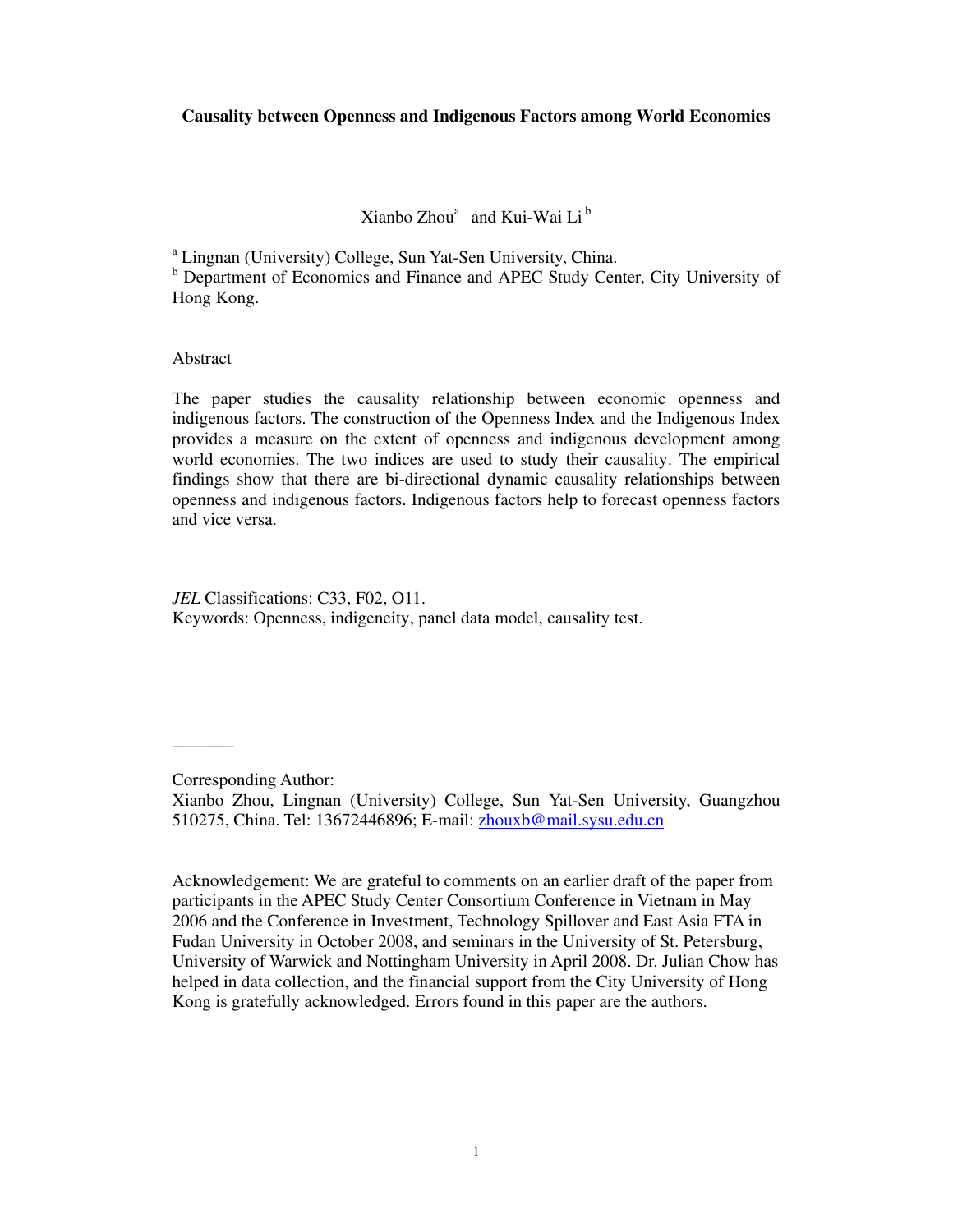#### **1. Introduction**

 While inter-dependence among world economies can be the ultimate objective in globalization (UNCTAD 2004), the major economic debates on globalization can be condensed into the discussion on two types of factors: openness factors and indigenous factors. Openness often refers to such external factors as trade, capital flows and foreign direct investment in globalization. For example, Frankel and Romer (1999) show that trade has a positive effect on income growth, while Feldstein (2000) has identified the five aspects of globalization to include the gains from international flows of goods and capital, the increase in foreign direct investment, the occurrence of currency crises, the fluctuation of relative currency values and the segmentation of global capital market.

 Other studies on globalization have brought up the relevance of such indigenous factors as the rule of law, political stability, education attainment, democracy and so on in their impact on growth and globalization. For example, Li and Reuveny (2003) provide an empirical study on economic openness and democracy; Mah (2002) examines the impact of globalization with openess on income distribution in Korea; Heinemann (2000) studies whether or not globalization of openness restricts budgetary autonomy which can be seen from the indigeneity of the economy, while Dollar and Kraay (2003) emphasize the importance of institutions in indigeneity and study the empirical relationship between some proxies of institutions and trade.

The conceptual dichotomy in the performance of these two groups of factors can be seen as complementary with rather than conflicting to each other. Ng and Yeats (1998), for example, show that economies that are more outward oriented in trade and governance policies generally achieved a higher level of GDP per capita. Wei (2003) looks at Asia's globalization experience and finds that the risk and reward for an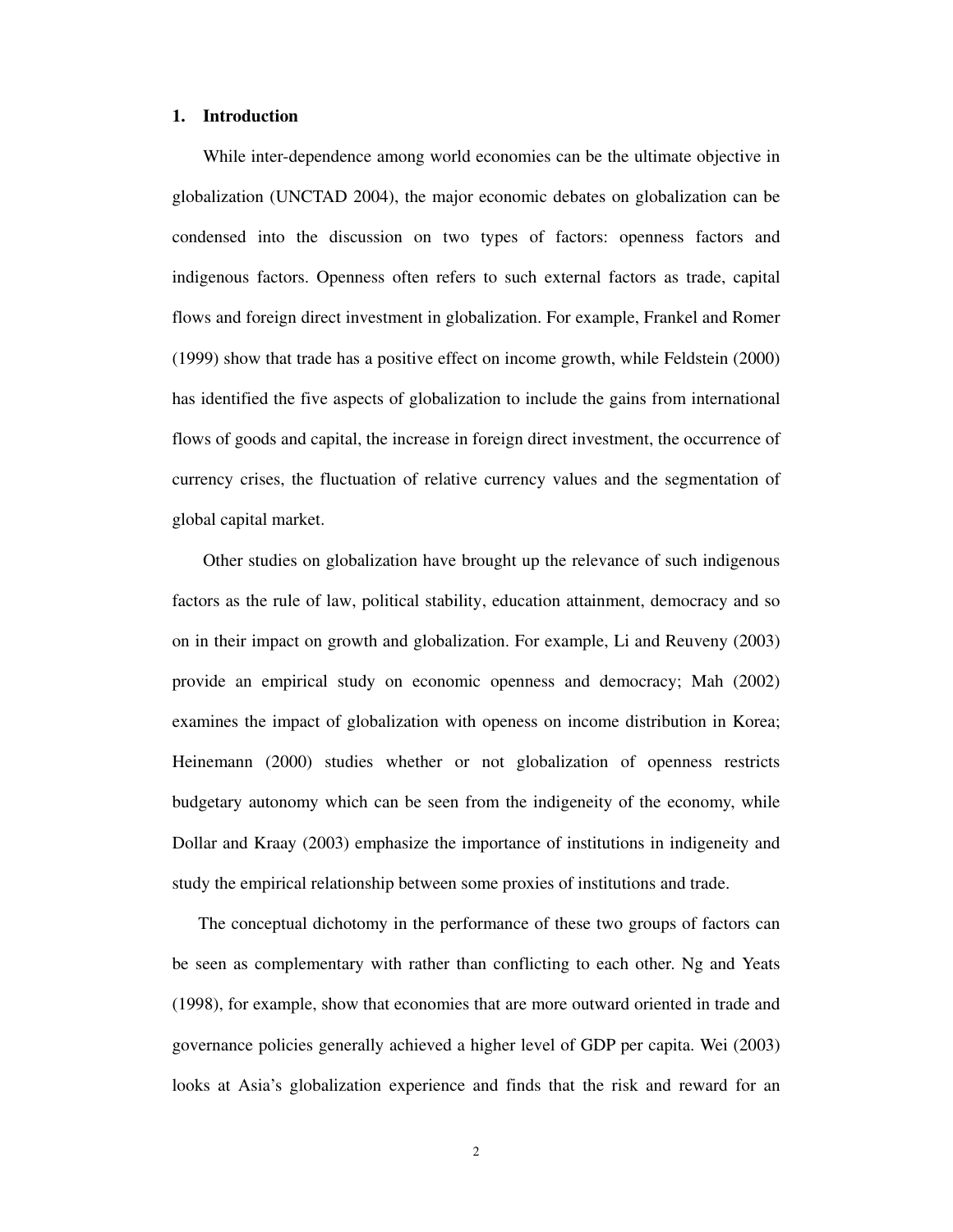economy to embrace globalization depends in part on the quality of its public governance. The importance of good governance has also been studied by Basu (2003), Brusis (2003) and the World Bank (World Bank 2005).

Many empirical studies have mainly concentrated on analyzing the causality relationship between individual factors in the two sub-dimensions of globalization, but not on the overall relationship between the two aspects of openness factors and indigenous factors. It is of interest to distinguish the indigenous factors from the openness factors and study their inter-relationship. While it is generally accepted that openness factors do have a direct impact on globalization, it is possible that indigenous factors can have both a direct impact on globalization and economic growth, and an indirect impact through improvement in the performance of openness factors.

This paper points to the importance of indigenous factors in both its direct impact and its indirect impact through the openness factors on growth and globalization. Instead of looking at some single sub-dimensions in either the openness or the indigenous factors, this paper examines the overall causality relationship between the two groups of factors. Similar to other studies in the construction of the globalization index (Kearney 2002; Lockwood 2004; Anderson and Herbertsson 2005; Dreher 2006; Heshmati 2006 and Li *et al*. 2007), we will generate the indigenous factors and the openness factors into two separate of indices in order to study their bi-directional causality relationship.

Numerous recent studies on globalization tend to use a mixture of openness and indigenous factors in constructing an index to rank different economies (Kearney 2002; Lockwood 2004; Anderson and Herbertsson 2005; Dreher 2006; Heshmati 2006 and Li *et al*. 2007). One advantage in constructing a globalization index is that it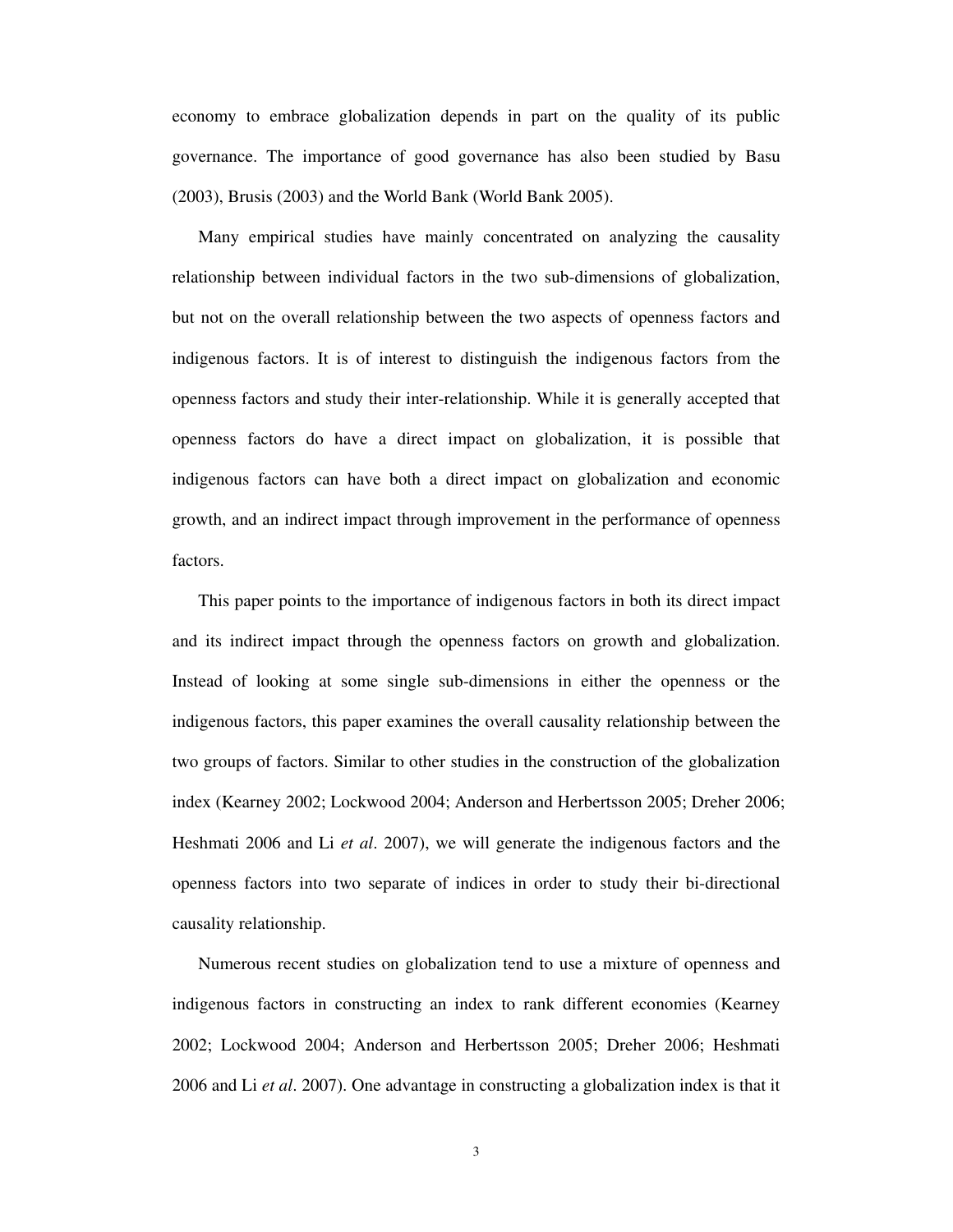can be used for empirical study with a parsimonious regression model in which the multi-linearity or omitted variables problems can effectively be avoided. Such empirical studies can also be used in comparative analysis on the different performance of globalization among economies. However, in these studies openness and indigenous factors are not separated in the construction of the globalization index.

 For our empirical study on the relationship between the two groups of globalization, two composite indices are constructed by the principal component analysis (see for example, Rencher 2002; Li *et al*. 2007), respectively, for 13 openness factors and 14 indigenous factors to provide an overall and separate measurement of openness and indigenity among 122 world economies for the eight years period (1998-2005). The definition of factors and the data source are given in the Appendix. With the available data, the two indices have respectively covered the most important aspects of openness and indigeneity in an economy. To study the relationship between openness and indigeneity, we first specify static panel data models and estimate their contemporaneous commutative effects. Then we turn to the dynamic panel data model to test their Granger causality using a recent approach in Hurlin and Venet (2001) and Hurlin (2007). Our empirical study shows that there is a bi-directional causality relationship between openness and indigeneity. Indigeneity helps to forecast openness and at the same time openness helps to forecast indigeneity.

The remainder of this paper is organized as follows. Section 2 briefly illustrates the openness index and the indigenous index and presents rankings of the two indices for the world economies in our sample. Section 3 conducts the Granger causality test by specifying a dynamic panel data model. Section 4 concludes the paper.

4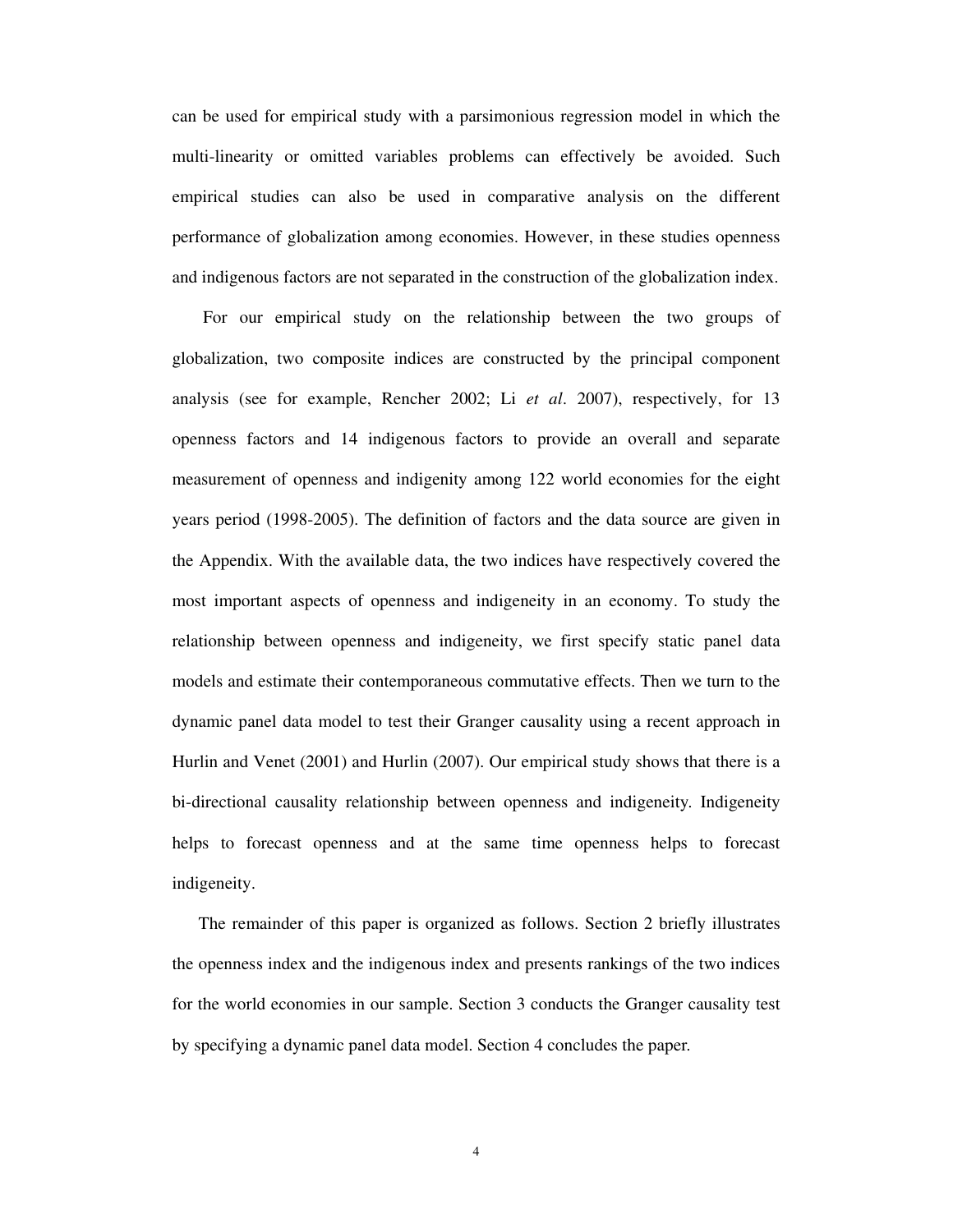#### **2. The Two Indices**

It is generally known that there exists no uniformly agreed methodology to weight individual indicators before aggregating them into a composite index. One commonly applied method for weighting the indicators for the construction of a globalization index is the principal component analysis (PCA) (Lockwood 2004; Dreher 2006; Heshmati 2006; Li *et al*. 2007). In this section we use the multivariate technique of factor analysis and PCA to construct two indices of openness and indigeneity (see for example, Rencher 2002; Andersen and Herbertsson 2005).

In the construction of the Openness Index, we follow Kearney (2004) to group the openness factors into four categories of Economic Integration, Technology Connectivity, Personal Contact, and International Engagement; though the factors in each category are slightly modified due to data differences (see also Lockwood 2004; Dreher 2006; and Heshmati 2006). However, we also include Economic Freedom as an additional category in the list of openness factors as freedom of an economy can greatly affect the degree of openness in globalization. In constructing the Indigenous Index, we follow Li *et al*. (2007) in grouping the factors into the two categories of Institutional Establishment, and Education and Health. Besides, we include Inflation as an additional category as inflation provides a good summary indicator on economic indigeneity. The various categories of openness and indigenous factors are shown in Table 1.

To constructing the two indices, we first transform each variable to a unit-free index as Lockwood (2004) and Dreher (2006) did. Since we use panel data, the transformation is conducted on an annual basis. We denote the original variable as  $z_i$ . Then the correspondingly transformed variable is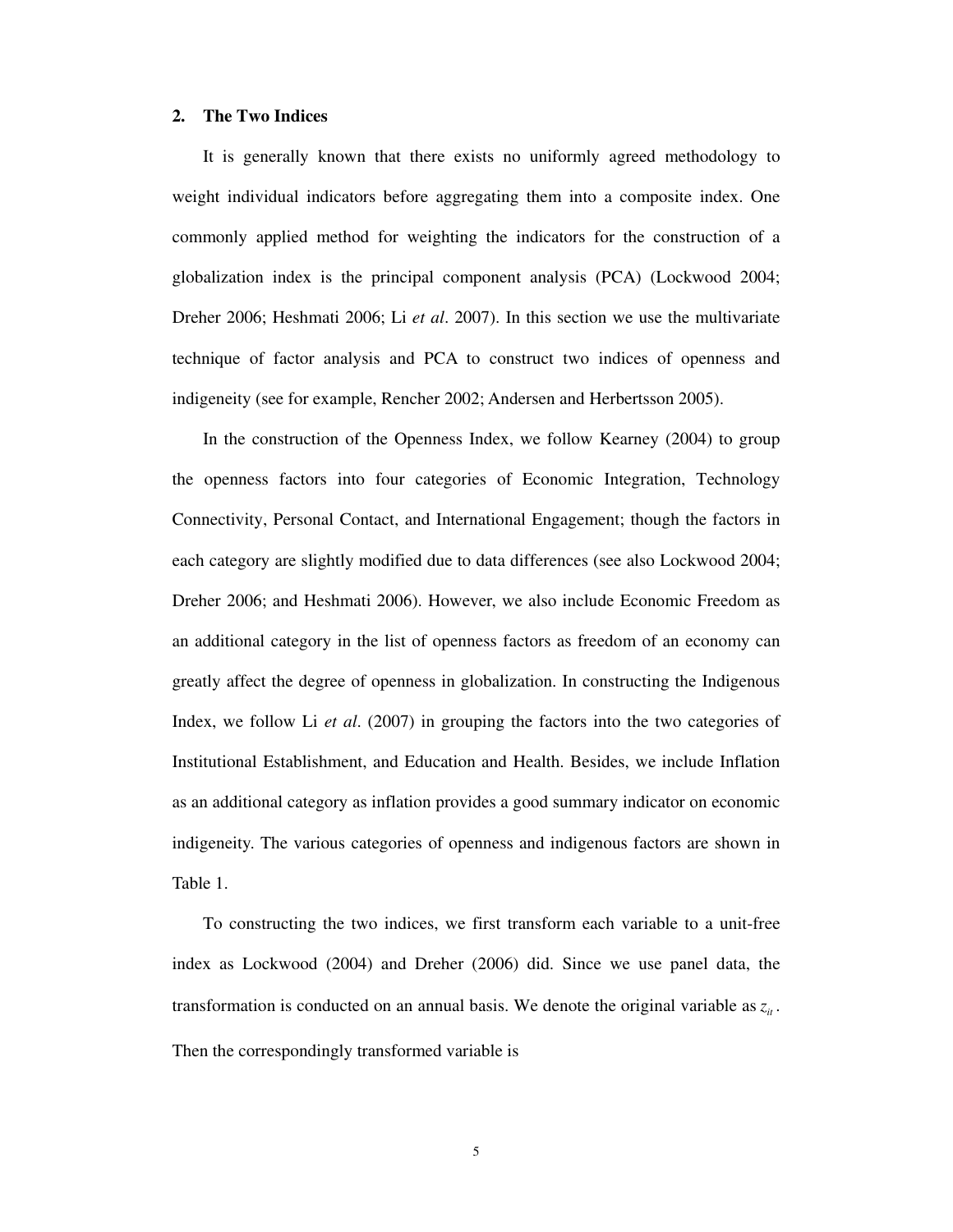$\frac{\min_t z_{it}}{\cdot}$ , if higher  $z_{it}$  indicates higher openness (indigeneity),  $\max_{t} z_{it} - \min$  $\frac{\max_{i} z_{ii} - z_{ii}}{\cdot}$ , if higher  $z_{ii}$  indicates less openness (indigeneity).  $\max_{t} z_{it} - \min$  $\frac{u}{u}$   $\frac{\text{min}_{t} z_{it}}{\text{min}_{t} z_{it}}$ , if higher  $z_{it}$  $t \sim_{it} t \min_t \mathcal{L}_{it}$ *it*  $\frac{t^{2}i t^{2}}{i t^{2}}$ , if higher  $z_{it}$  $t \sim_{it} t \min_t \mathcal{L}_{it}$  $z_{it}$  -  $\min_{t} z_{it}$ , if higher z  $z_{it}$  – min<sub>t</sub> z *Z*  $\frac{z_{it} - z_{it}}{i}$ , if higher z  $z_{it}$  – min<sub>t</sub> z  $\int z_{it}$  $\sqrt{\frac{m}{\max_t z_{it}} =\{$  $\frac{max_t z_{it} \left(\max_{t} z_{it} - \right)$ 

The multiple factor analysis is then applied to the transformed data to construct the two indices (see Rencher 2002; Andersen and Herbertsson 2005). Compared with the average or other subjective weighting methods (Kearney 2004), different weights in our construction are objectively assigned to component series to reflect their different economic significance. Therefore, non-stability of weights for the factors in the indices is not an issue since our construction of the two indices is data-driven and adaptive.

Table 2 and Table 3 show, respectively, the ranking of the 8-year average of the Openness Index and the Indigenous Index for our sample economies.<sup>1</sup> In the Openness Index, the two most open or globalized world economies are Hong Kong with an average score of 0.656 and Singapore with an average score of  $0.642$ .<sup>2</sup> The United States ranks  $15<sup>th</sup>$  in the Openness Index with the average score of 0.488. The ranking of China (105<sup>th</sup>) and India (109<sup>th</sup>) are similar in the Openness Index. When considering the two indices, there are 16 economies in the top 20 of the Indigenous Index are also listed in the top 20 of the Openness Index. For example, Hong Kong ranks higher in the Openness Index than in the Indigenous Index. The United States have the same ranking in the two indices. Although China ranks low in the two indices, China has a higher ranking (ranked  $89<sup>th</sup>$ ) in Indigenous Index than in the

 $\overline{a}$ 

<sup>1</sup> The rankings will not make a difference whether one uses the calculated indices here or the further panel normalized indices introduced in the beginning of next section as the latter is equal to the former scaled by a positive constant.

<sup>&</sup>lt;sup>2</sup> Due to the difference in the methodology, categorization of factors and the sample of economies in construction, the rankings according to the Openness Index in this study are not completely the same as those rankings in Dreher (2006). However, the rankings are generally consistent with each other. For example, between the two rankings, there are 16 world economies which are similarly included in top 20 of the two indices.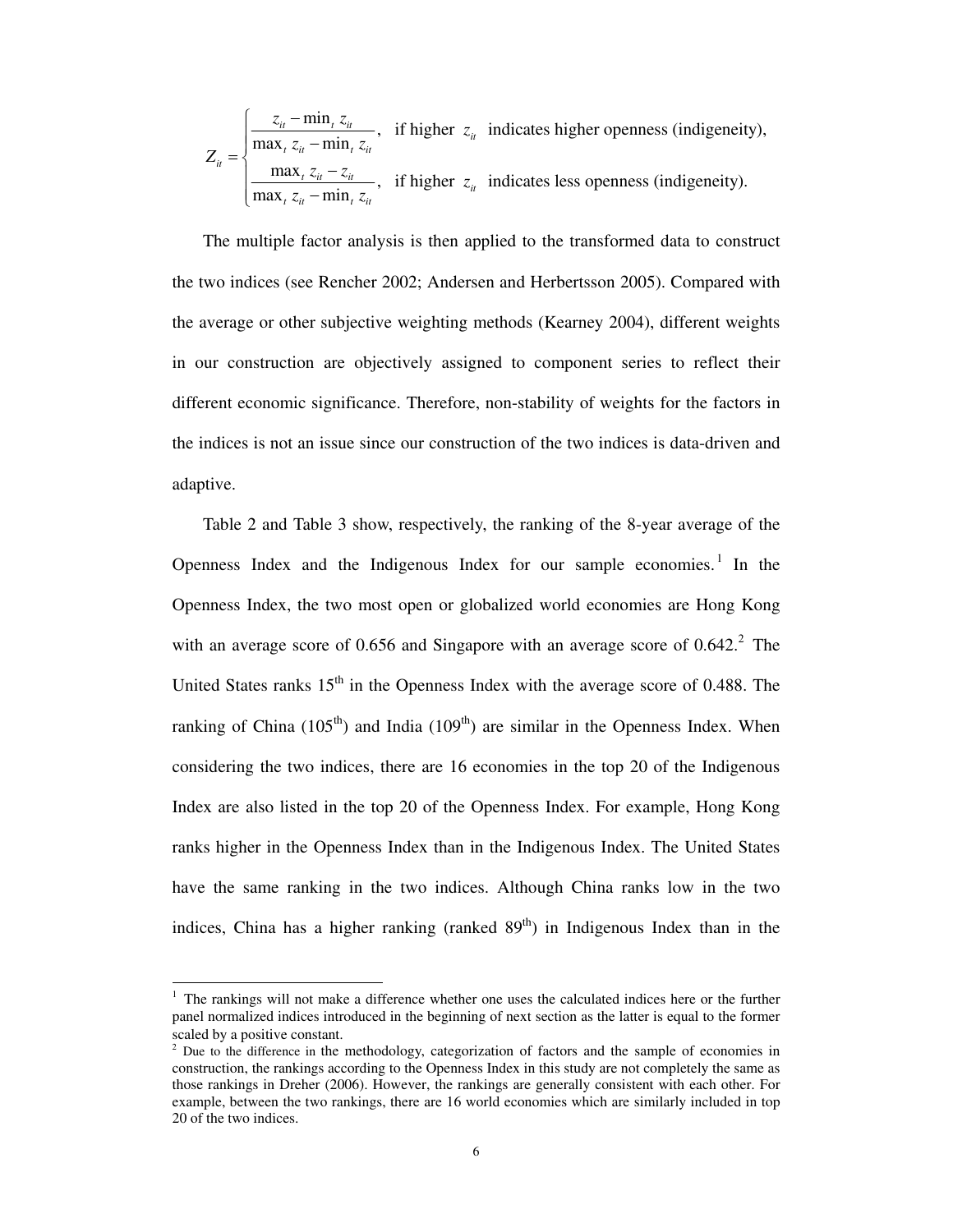Openness Index (ranked  $105<sup>th</sup>$ ).

In both indices, there are seven European Economies in the top 10. In the Openness Index, Hong Kong and Singapore are the two Asian economies that are ranked first and second and the other one is New Zealand  $(8<sup>th</sup>)$  from Oceania. For the Indigenous Index, Canada, Australia and New Zealand are the other ones in the top 10 except the seven European economies. Asian Economies fail to enter the top 10 in the Indigenous Index, though both Hong Kong and Singapore are situated in the top 20.

| <b>Openness Factors</b>                       | Indigenous Factors                       |
|-----------------------------------------------|------------------------------------------|
| I. Economic Integration                       | I. Institutional Establishment           |
| 1) Total trade flow (% GDP)                   | 1) Corruption Perception Index           |
| 2) Foreign direct investment ( $%$ GDP)       | 2) Voice and accountability              |
| 3) Gross private capital flow (% GDP)         | 3) Political stability                   |
| 4) Restrictions: Average applied tariff rates | 4) Government effectiveness              |
| (unweighted in $%$ )                          | 5) Regulatory quality                    |
| II. Economic Freedom                          | 6) Rule of law                           |
| 5) Trade freedom $(\%)$                       | 7) Control of corruption                 |
| 6) Financial freedom $(\%)$                   | 8) Property rights protection            |
| 7) Investment freedom $(\% )$                 | 9) Regulatory scores                     |
| <b>III.</b> Technology Connectivity           | II. Education and Health                 |
| 8) Internet users                             | 10) Primary school enrollment rate       |
| <b>IV.</b> Personal Contact                   | 11) Public spending on education         |
| 9) International tourism ( $%$ population)    | 12) Primary school pupil-teacher ratio   |
| 10) International voice traffic               | 13) Total health expenditure             |
| V. International Engagement                   | III. Inflation                           |
| 11) Membership of international organizations | 14) Growth rate of implicit GDP deflator |
| 12) Government transfer (% GDP)               | (annual $\%$ )                           |
| 13) Troop contribution (% of total)           |                                          |

**Table 1 Openness Index and Indigenous Index: Factors and Categories** 

Note: See Appendix Table for definitions and sources of data.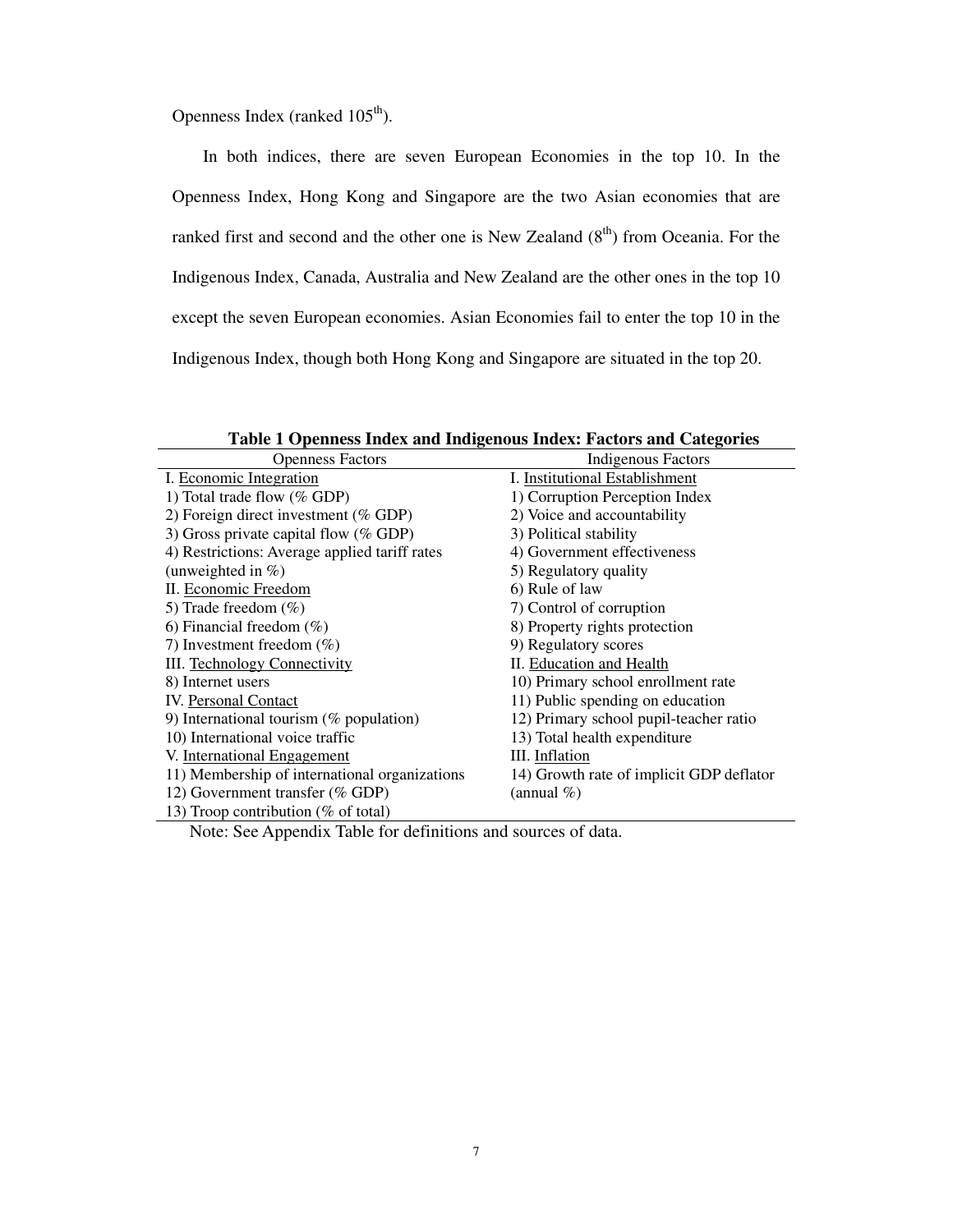| Table 2 Openness Index (Average of 1998-2005) |                       |       |     |                 |       |                     |       |
|-----------------------------------------------|-----------------------|-------|-----|-----------------|-------|---------------------|-------|
|                                               | Ranking/Economy       | Score |     | Ranking/Economy | Score | Ranking/Economy     | Score |
| $\mathbf{1}$                                  | Hong Kong             | 0.656 | 42  | Bolivia         | 0.371 | 83<br>Mauritius     | 0.270 |
| $\overline{c}$                                | Singapore             | 0.642 | 43  | Greece          | 0.370 | 84<br>Russia Fed.   | 0.269 |
| 3                                             | Ireland               | 0.630 | 44  | Uruguay         | 0.376 | 85<br>Senegal       | 0.268 |
| $\overline{4}$                                | Netherlands           | 0.581 | 45  | Botswana        | 0.365 | 86<br>Kenya         | 0.268 |
| 5                                             | Switzerland           | 0.580 | 46  | Armenia         | 0.357 | 87<br>Indonesia     | 0.268 |
| 6                                             | Sweden                | 0.563 | 47  | Japan           | 0.356 | 88<br>Ecuador       | 0.265 |
| $\overline{7}$                                | <b>United Kingdom</b> | 0.537 | 48  | Croatia         | 0.353 | 89<br>Tunisia       | 0.265 |
| 8                                             | New Zealand           | 0.524 | 49  | Turkey          | 0.342 | 90 Brazil           | 0.260 |
| 9                                             | Demark                | 0.519 | 50  | Malaysia        | 0.341 | 91<br>Tanzania      | 0.259 |
|                                               | 10 Estonia            | 0.510 | 51  | Costa Rica      | 0.338 | 92<br>Bangladesh    | 0.259 |
| 11                                            | Austria               | 0.509 | 52  | Peru            | 0.332 | Nigeria<br>93       | 0.258 |
|                                               | 12 Czeck Republic     | 0.508 | 53  | Columbia        | 0.328 | 94<br>Georgia       | 0.255 |
| 13                                            | Belgium               | 0.508 | 54  | Bulgaria        | 0.325 | Morocco<br>95       | 0.255 |
| 14                                            | Finland               | 0.502 | 55  | Lesotho         | 0.323 | 96<br>Venezuela, RB | 0.250 |
| 15                                            | <b>United States</b>  | 0.488 | 56  | Albania         | 0.321 | 97<br>Malawi        | 0.247 |
|                                               | 16 Canada             | 0.484 | 57  | Argentina       | 0.320 | 98<br>Gabon         | 0.245 |
| 17                                            | Australia             | 0.475 | 58  | South Africa    | 0.320 | Papua Guinea<br>99- | 0.245 |
| 18                                            | Iceland               | 0.471 | 59. | Nicaragua       | 0.319 | 100 Saudi Arabia    | 0.241 |
| 19                                            | Germany               | 0.463 | 60  | Ghana           | 0.317 | 101 Egypt           | 0.240 |
| 20                                            | Italy                 | 0.450 | 61  | Paraguay        | 0.312 | 102 Madagascar      | 0.238 |
| 21                                            | France                | 0.439 | 62  | Macedonia       | 0.311 | 103 Eritrea         | 0.231 |
| 22                                            | Spain                 | 0.437 | 63  | Mexico          | 0.309 | 104 Rwanda          | 0.220 |
|                                               | 23 Portugal           | 0.433 | 64  | Moldova         | 0.306 | 105 China           | 0.218 |
| 24                                            | Norway                | 0.424 | 65  | Guatemala       | 0.305 | 106 Yemen, Rep.     | 0.218 |
| 25                                            | Malta                 | 0.419 | 66  | Romania         | 0.305 | 107 Belarus         | 0.215 |
| 26                                            | Hungary               | 0.419 | 67  | Thailand        | 0.310 | 108 Kazakhstan      | 0.214 |
|                                               | 27 Israel             | 0.413 | 68  | Philippines     | 0.299 | 109 India           | 0.214 |
|                                               | 28 Poland             | 0.408 | 69  | Guyana          | 0.295 | 110 Niger           | 0.209 |
|                                               | 29 El Salvador        | 0.406 | 70  | Kuwait          | 0.295 | 111 Sierra Leone    | 0.205 |
|                                               | 30 Cyprus             | 0.405 | 71  | Mali            | 0.291 | 112 Tajikistan      | 0.205 |
| 31                                            | Trinidad/Tobago       | 0.388 | 72  | Honduras        | 0.287 | 113 Angola          | 0.200 |
| 32                                            | Swaziland             | 0.384 | 73  | Zambia          | 0.287 | 114 Ethiopia        | 0.193 |
| 33                                            | Chile                 | 0.384 | 74  | Ukraine         | 0.285 | 115 Vietnam         | 0.187 |
| 34                                            | Solvak Republic       | 0.383 | 75  | Uganda          | 0.283 | 116 Burundi         | 0.180 |
|                                               | 35 Lithuania          | 0.383 | 76  | Kyrgyz Rep.     | 0.283 | 117 Congo, Rep.     | 0.180 |
| 36                                            | Taiwan                | 0.380 | 77  | Cambodia        | 0.283 | 118 Azerbaijan      | 0.173 |
|                                               | 37 Latvia             | 0.380 | 78  | Pakistan        | 0.282 | 119 Sudan           | 0.166 |
|                                               | 38 Korea Republic     | 0.380 | 79  | Fiji            | 0.280 | 120 Lao PDR         | 0.142 |
| 39                                            | Jordan                | 0.377 | 80  | Dominican       | 0.280 | 121 Iran            | 0.123 |
| 40                                            | Panama                | 0.376 | 81  | Sri Lanka       | 0.277 | 122 Syrian Arab     | 0.113 |
| 41                                            | Slovenia              | 0.371 | 82  | Oman            | 0.275 |                     |       |

**Table 2 Openness Index (Average of 1998-2005)**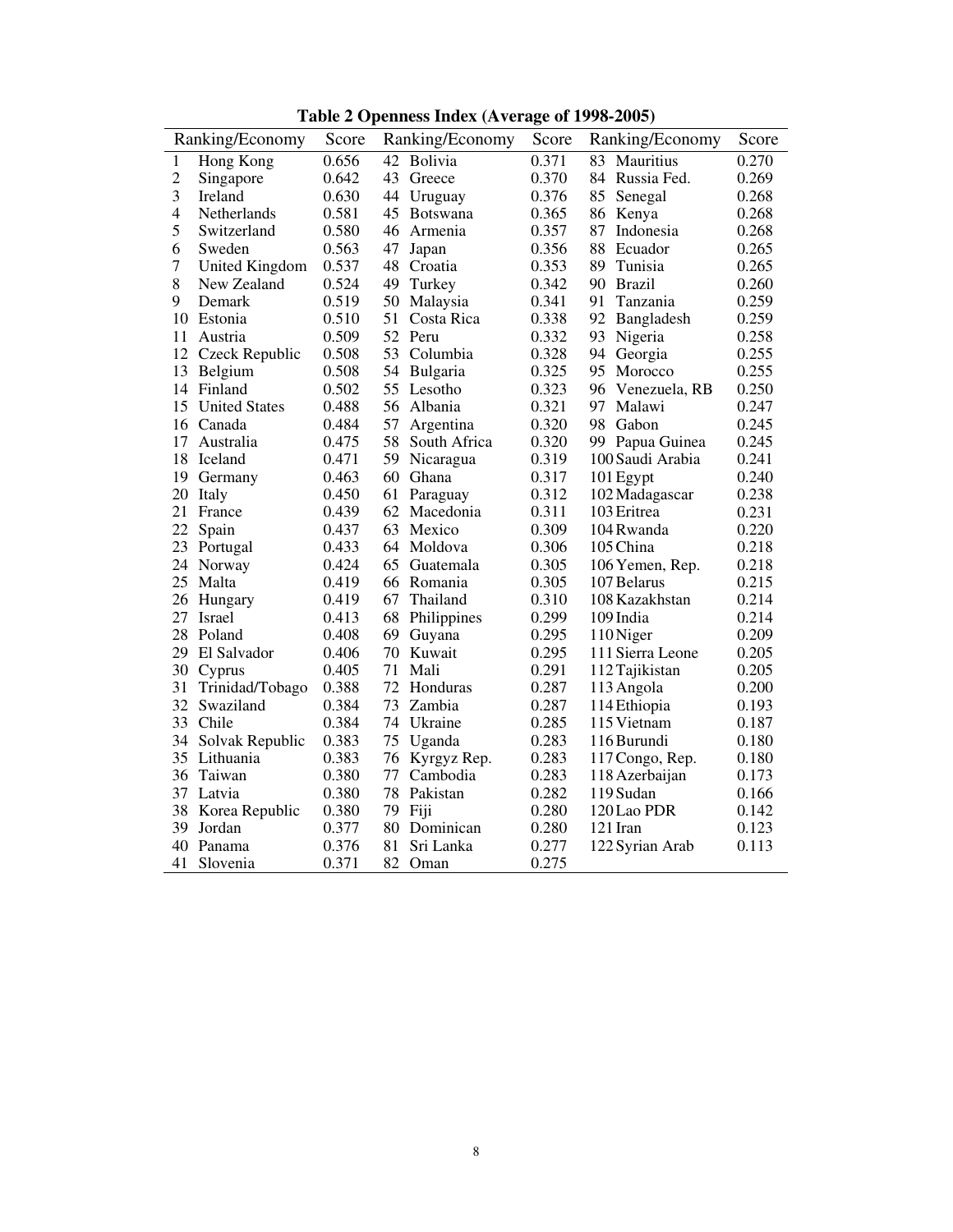|  |  |  |  | Table 3 Indigenous Index (Average of 1998-2005) |
|--|--|--|--|-------------------------------------------------|
|--|--|--|--|-------------------------------------------------|

|                | Ranking/Economy      | Score |    | Twore $\sigma$ margements matrix (Trentage of 1220 2006)<br>Ranking/Economy | Score |     | Ranking/Economy | Score |
|----------------|----------------------|-------|----|-----------------------------------------------------------------------------|-------|-----|-----------------|-------|
| 1              | Denmark              | 0.856 | 42 | Malaysia                                                                    | 0.538 | 83  | Nicaragua       | 0.372 |
| $\overline{c}$ | Iceland              | 0.835 |    | 43 Slovak Republic                                                          | 0.536 | 84  | Moldova         | 0.369 |
| 3              | New Zealand          | 0.828 | 44 | Latvia                                                                      | 0.525 | 85  | Zambia          | 0.362 |
| $\overline{4}$ | Finland              | 0.827 | 45 | Tunisia                                                                     | 0.523 | 86  | Guatemala       | 0.349 |
| 5              | Sweden               | 0.814 | 46 | Lesotho                                                                     | 0.518 | 87  | Tanzania        | 0.349 |
| 6              | Norway               | 0.807 | 47 | Tunisia                                                                     | 0.518 | 88  | Kenya           | 0.348 |
| 7              | Switzerland          | 0.803 | 48 | Jordan                                                                      | 0.504 | 89  | China           | 0.342 |
| 8              | Canada               | 0.798 | 49 | <b>Brazil</b>                                                               | 0.489 | 90  | Armenia         | 0.340 |
| 9              | United Kingdom       | 0.789 | 50 | Panama                                                                      | 0.489 | 91  | Albania         | 0.335 |
| 10             | Australia            | 0.781 | 51 | El Salvador                                                                 | 0.487 | 92  | Ethiopia        | 0.334 |
| 11             | Singapore            | 0.766 | 52 | Netherlands                                                                 | 0.478 | 93  | Papua           | 0.330 |
| 12             | Germany              | 0.762 | 53 | Bulgaria                                                                    | 0.473 | 94  | Yemen, Rep.     | 0.330 |
| 13             | Austria              | 0.760 | 54 | Thailand                                                                    | 0.473 | 95  | Russia Fed.     | 0.326 |
| 14             | Ireland              | 0.756 | 55 | Croatia                                                                     | 0.468 | 96  | Ukraine         | 0.324 |
| 15             | <b>United States</b> | 0.755 | 56 | Guyana                                                                      | 0.463 | 97  | Venezuela, RB   | 0.320 |
| 16             | Hong Kong            | 0.741 | 57 | Saudi Arabia                                                                | 0.454 | 98  | Cambodia        | 0.316 |
| 17             | France               | 0.708 | 58 | Mexico                                                                      | 0.452 | 99  | Ecuador         | 0.309 |
| 18             | Belgium              | 0.704 | 59 | Argentina                                                                   | 0.452 | 100 | Eritrea         | 0.306 |
| 19             | Portugal             | 0.695 | 60 | Malawi                                                                      | 0.447 | 101 | Paraguay        | 0.306 |
| 20             | Chile                | 0.684 | 61 | Morocco                                                                     | 0.445 | 102 | Kyrgyz Rep.     | 0.302 |
| 21             | Japan                | 0.682 | 62 | Fiji                                                                        | 0.443 | 103 | Syrian Arab     | 0.301 |
| 22             | Spain                | 0.677 | 63 | Swaziland                                                                   | 0.441 | 104 | Kazakhstan      | 0.297 |
| 23             | Malta                | 0.676 | 64 | Turkey                                                                      | 0.424 | 105 | Rwanda          | 0.294 |
| 24             | Slovenia             | 0.649 | 65 | Mali                                                                        | 0.419 | 106 | Niger           | 0.292 |
| 25             | Cyprus               | 0.644 | 66 | Egypt                                                                       | 0.418 | 107 | <b>Belarus</b>  | 0.291 |
| 26             | Taiwan               | 0.641 | 67 | Madagascar                                                                  | 0.417 | 108 | Bangladesh      | 0.288 |
| 27             | Israel               | 0.638 | 68 | Gabon                                                                       | 0.414 | 109 | Iran            | 0.284 |
| 28             | Estonia              | 0.637 | 69 | Colombia                                                                    | 0.410 | 110 | Georgia         | 0.274 |
| 29             | Hungary              | 0.612 | 70 | <b>Bolivia</b>                                                              | 0.410 | 111 | Vietnam         | 0.269 |
| 30             | Italy                | 0.609 | 71 | India                                                                       | 0.407 | 112 | Pakistan        | 0.267 |
| 31             | Czech Republic       | 0.603 | 72 | Ghana                                                                       | 0.407 | 113 | Indonesia       | 0.263 |
| 32             | Lithuania            | 0.595 | 73 | Philippines                                                                 | 0.405 | 114 | Azerbaijan      | 0.255 |
| 33             | Costa Rica           | 0.590 | 74 | Sri Lanka                                                                   | 0.402 | 115 | Sierra Leone    | 0.253 |
| 34             | <b>Botswana</b>      | 0.584 | 75 | Peru                                                                        | 0.401 | 116 | Nigeria         | 0.247 |
| 35             | Greece               | 0.571 | 76 | Senegal                                                                     | 0.399 | 117 | Lao PDR         | 0.230 |
| 36             | Korea, Rep.          | 0.567 | 77 | Uganda                                                                      | 0.395 | 118 | Burundi         | 0.228 |
| 37             | Uruguay              | 0.559 | 78 | Romania                                                                     | 0.385 | 119 | Sudan           | 0.211 |
| 38             | Poland               | 0.559 | 79 | Mauritius                                                                   | 0.379 | 120 | Tajikistan      | 0.207 |
| 39             | Kuwait               | 0.558 | 80 | Dominican                                                                   | 0.378 | 121 | Angola          | 0.168 |
| 40             | Oman                 | 0.545 | 81 | Macedonia                                                                   | 0.377 | 122 | Congo, Rep.     | 0.157 |
| 41             | South Africa         | 0.543 | 82 | Honduras                                                                    | 0.375 |     |                 |       |

Figure 1 presents the scatter plot diagram and the trend line for the panel data of the two indices in our sample. A general impression is that the economies with a high level of openness also perform highly in indigenous factors, and vice versa. We will present a formal study on the causality relationship between the two indices.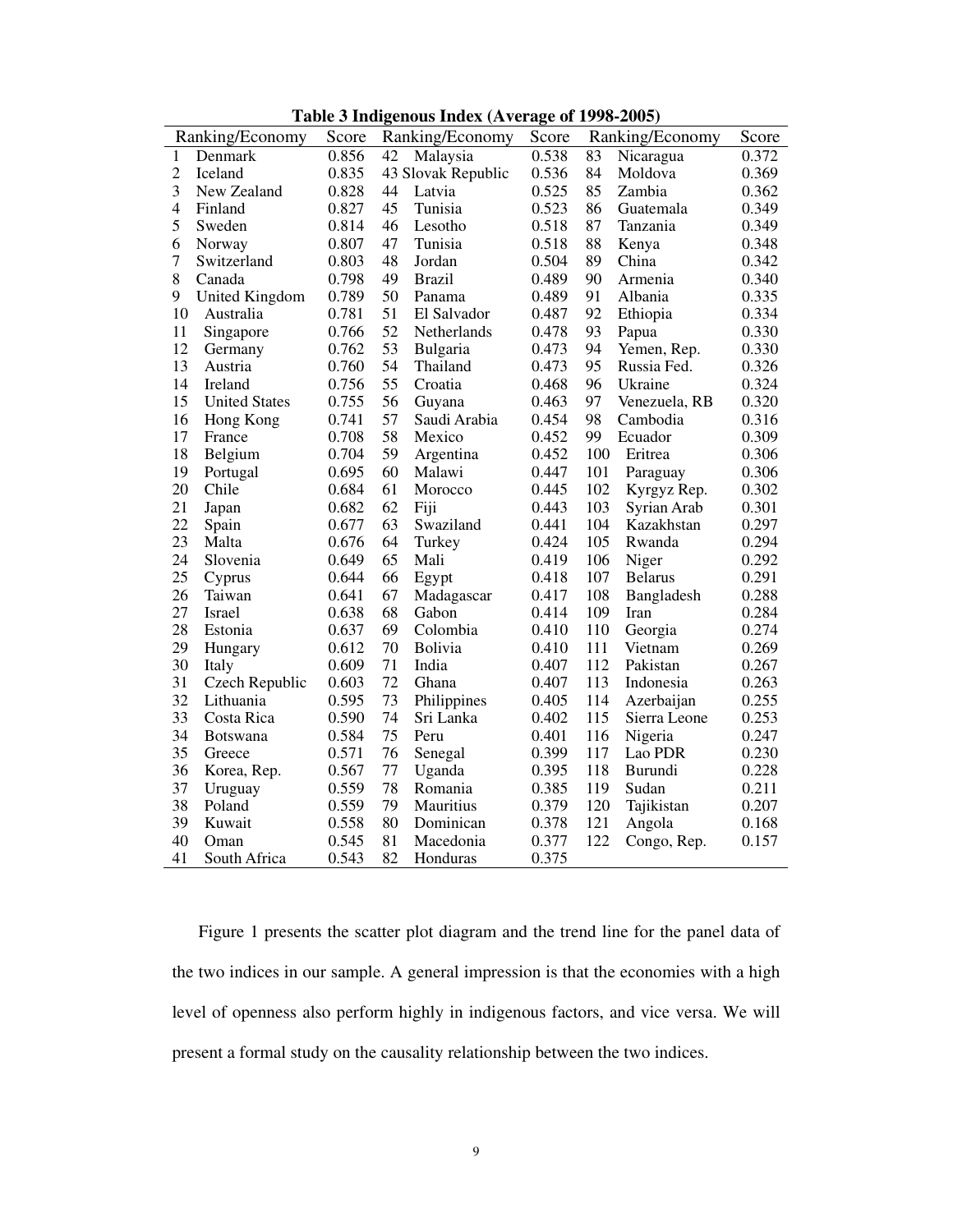

**Figure 1 Scatter of the Openness Index and Indigenous Index** 

#### **3. Granger Causality Test**

Given that the causality relationship between openness and indigeneity may be heterogeneous across different world economies, we follow Hurlin and Venet (2001) and Hurlin (2005, 2007) to conduct a new causality test on heterogeneity. Hurlin (2007) presents Monte Carlo simulations which show that the test statistics can substantially augment the power of the Granger non-causality tests even for samples with very small *T* and *n* dimensions. This new causality test allows one to take into account both the heterogeneity of the causal relationships and the heterogeneity of the data generating process, contrary to the conventional causality test in panel data dynamic models (Holtz-Eakin *et al*. 1988).

In our case, we specify the following dynamic linear model

$$
y_{it} = \gamma_i y_{i,t-1} + \beta_i x_{i,t-1} + \alpha_i + u_{it},
$$
\n(3)

where  $u_{ii}$  are independently and identically distributed  $(0, \sigma_u^2)$ ,  $\alpha_i$  are the economy specific effects, and autoregressive parameters  $\gamma_i$  and regression coefficients  $\beta_i$  differ across economies. Here, we choose one lag length. This is due to the relatively short time series  $(T = 8)$  for each economy and according to the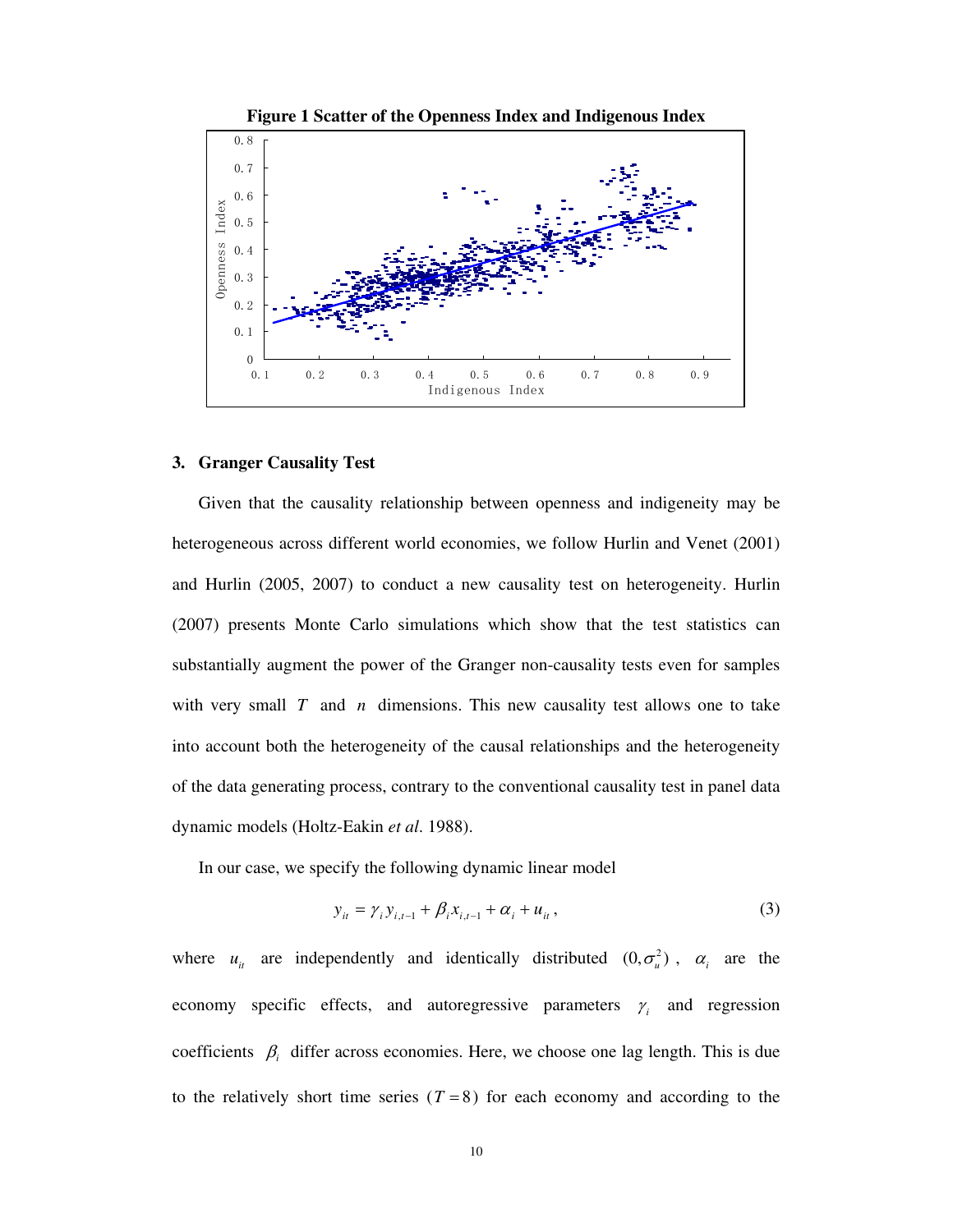requirement  $T > 5 + 2k$  in Proposition 5 and Proposition 6 of Hurlin (2007), where  $k$  is the lagged order. We use the same notations as those in Hurlin and Venet (2003) and Hurlin (2007).

We first conduct the homogeneity test for the coefficients  $\beta_i$ :

$$
H_0: \beta_i = \beta_j \quad \forall (i, j).
$$
 (4)

The test statistic is

$$
F_H = \frac{(RSS_0 - RSS_1)/(n-1)}{RSS_1/(n(T-4))} \square F(n-1, n(T-4)),
$$

where  $RSS_0$  is the residual sum of squares from the Within estimator and  $1 - \sum_{i=1}^n \mathbf{1} \mathbf{1} \mathbf{1} \mathbf{1}$ *n*  $RSS_1 = \sum_{i=1}^{n} RSS_{1,i}$ , where *RSS*<sub>1,*i*</sub> is the residual sum of squares of the individual estimation obtained under the alternative hypothesis  $\beta_i \neq \beta_j$   $\exists i, j$ . Our calculation using the Gauss program shows that the null hypothsis of homogeneity is rejected for the model with openness or indigeneity as the dependent variable (see the second row in Table 8). Therefore, the regression coefficients  $\beta_i$  are heterogeneous.

 The homogeneity test implies that we next need to test the homogenous non-causality (HNC) hypothesis under the heterogeneity of regression coefficients  $\beta_i$ . The null is

$$
H_0: \beta_i = 0 \quad \forall i = 1, \cdots, n. \tag{5}
$$

The alternative is  $H_1: \beta_i = 0 \ \forall i = 1, \dots, n_i; \ \beta_i \neq 0 \ \forall i = n_1 + 1, \dots, n$ , which means that there exists a subgroup of economies (with dimension  $n_1$ ) for which the variable *x* does not Granger cause *y* and another subgroup (with dimension  $n - n_1$ ) for which *x* Granger causes *y*. Under the alternative we allow  $\beta_i$  to differ across economies, which is consistent with the test result of the null (4). This alternative is more general than that of Holtz-Eakin *et al*. (1988) as there is causality for all the economies in the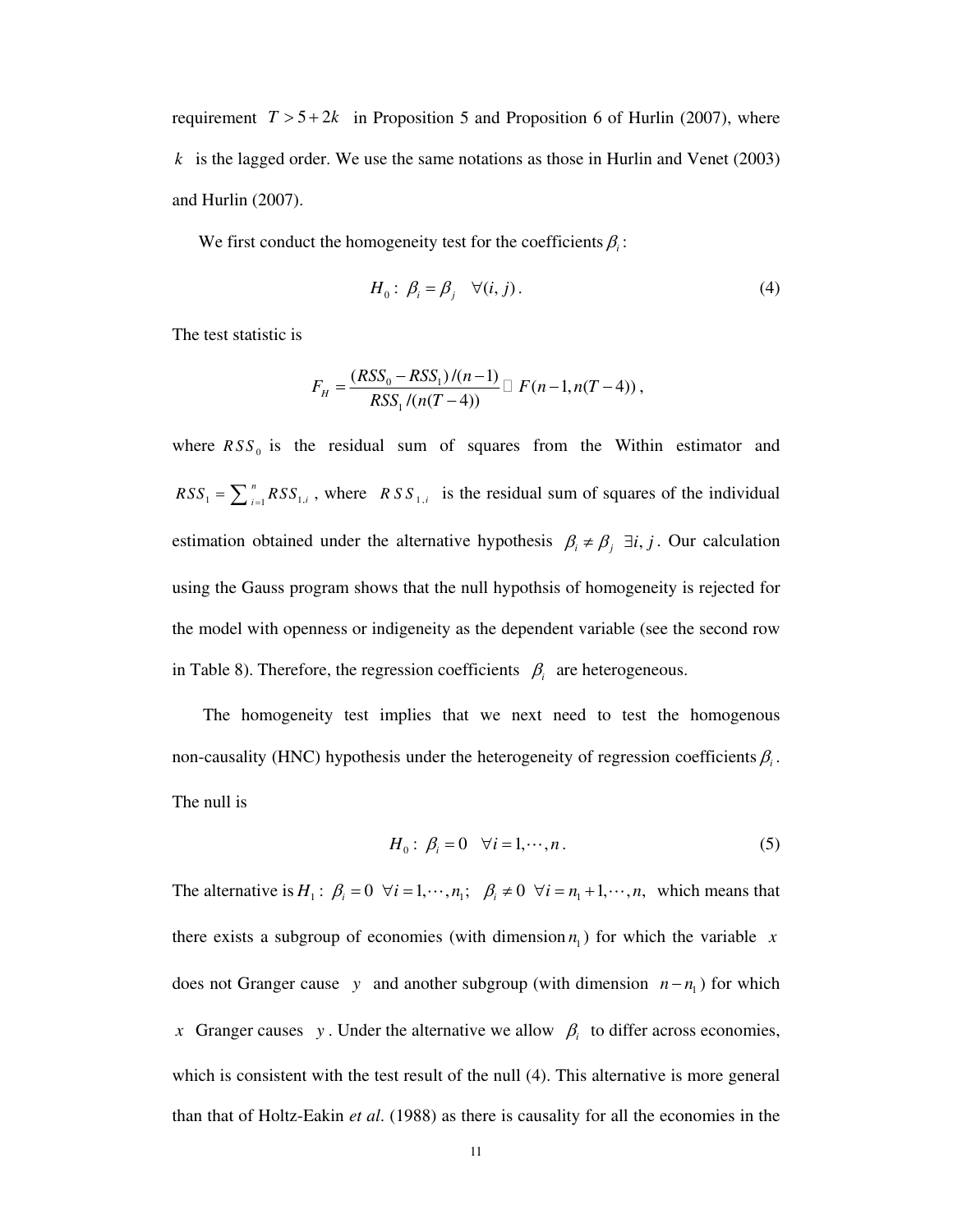sample when  $n_1 = 0$ ; no causality for all the economies when  $n_1 = n$ ; no causality for some economies when  $0 < n_1 < n$ . Therefore, in our case, if the null (5) is accepted, the variable  $x$  does not Granger cause  $y$  for all the economies in the sample. If (5) is rejected and  $n_1 = 0$  the variable *x* Granger causes *y* for all economies. On the contrary, if  $n_1 > 0$ , the variable *x* Granger causes *y*, but the causality relationship is heterogeneous. Hurlin's (2007) test fails to determine whether  $n_1 = 0$  or  $n_1 > 0$ when the HNC hypothesis (5) is rejected, but it can be concluded that the variable  $\bar{x}$ does Granger cause *y* , no matter whether the causality is homogenous or heterogeneous.

The statistic associated with the HNC null hypothesis (5) is given by

$$
W_{HNC} = \frac{1}{n} \sum_{i=1}^{n} \frac{RSS_{2,i} - RSS_{1,i}}{RSS_{1,i}/(T-3)},
$$

where  $RSS_{2,i}$  is the residual sum of squares under the null (4) for the  $i$ -th economy and  $RSS_{i,i}$  is defined as above. This statistic does not have a Fischer distribution as the statistic  $F<sub>H</sub>$  above. By Hurlin's (2007) result, for a fixed *T* with  $T > 5 + 2k$  and some assumptions on the data generating process,

$$
Z_{HNC} \equiv \frac{\sqrt{n} \left( W_{HNC} - \mu_T \right)}{\delta_T} \to N(0,1) \text{ in distribution as } n \to \infty,
$$

where  $\mu_T = k(T - 2k - 1)/(T - 2k - 3)$  and  $\delta_T = (T - 2k - 1)/(T - 2k - 3)\sqrt{2k(T - k - 3)/(T - 2k - 5)}$ . In our case,  $\mu_T = 5/3$  and  $\delta_T = 10\sqrt{2}/3$  since  $T = 8$  and  $k = 1$ . Therefore, we can construct the z-statistic  $Z_{HNC}$  and conduct the z-test of normality.

 The HNC test results are listed in the third row in Table 4. The HNC null hypothesis (5) is rejected in both the models with openness and indigeneity dependent variables. It follows that openness Granger causes indigeniety and indigeniety also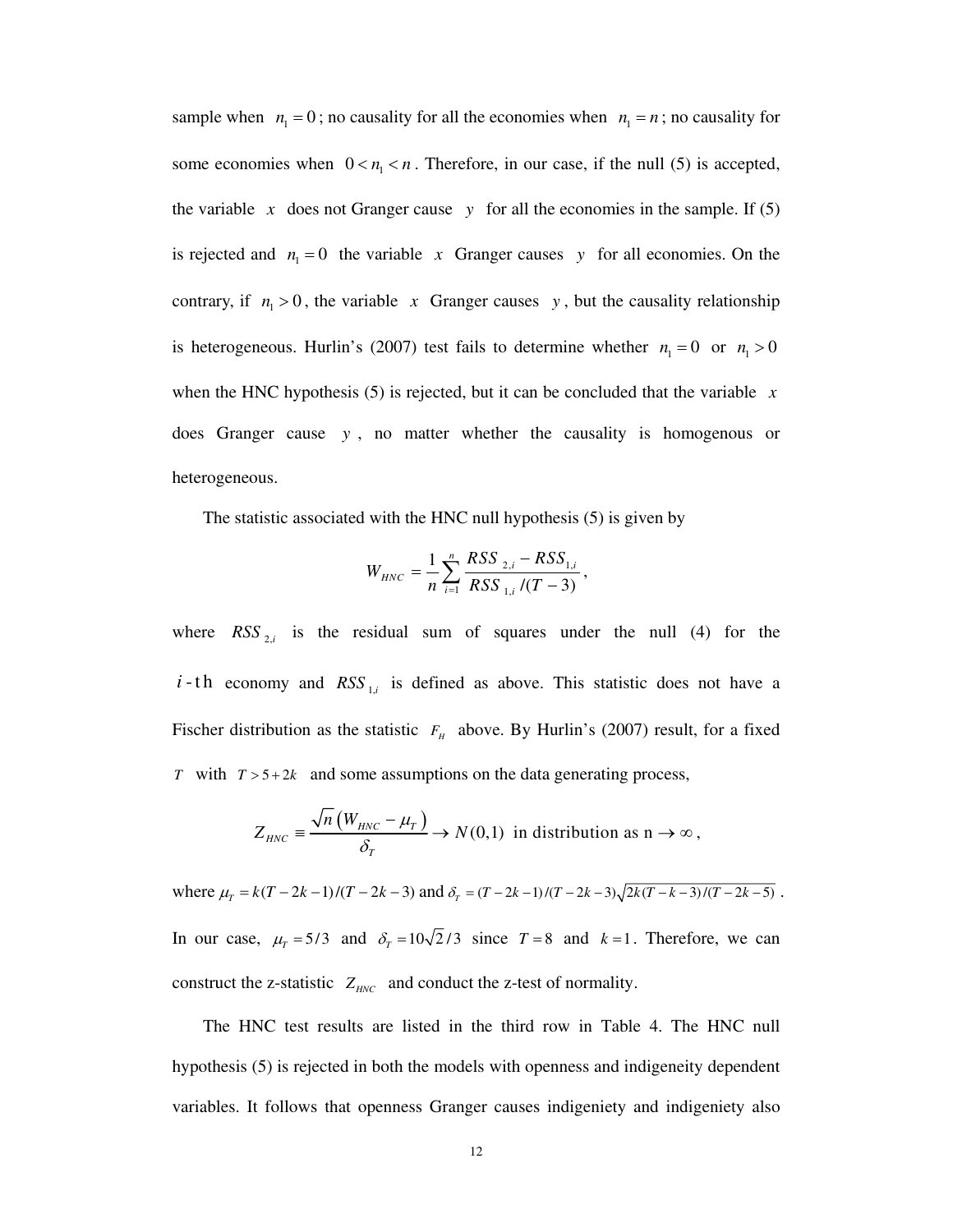Granger causes openness, no matter whether the causality is homogenous or heterogeneous in the sense of Hurlin and Venet (2003). There are bi-directional significant causality relationships between openness and indigeneity.

| Table 4 - Holliogeneity Test and Holliogenous Non-Causanty Test |                                           |                                           |  |  |  |  |  |
|-----------------------------------------------------------------|-------------------------------------------|-------------------------------------------|--|--|--|--|--|
|                                                                 | Openness as the Dependent                 | Indigeneity as the Dependent              |  |  |  |  |  |
|                                                                 | Variable                                  | Variable                                  |  |  |  |  |  |
| Homogeneity Test                                                | $F_u(121, 488) = 5.157,$                  | $F_{\mu}$ (121, 488) = 2.321,             |  |  |  |  |  |
| for $H_0: \beta_i = \beta_i \quad \forall (i, j)$               | reject $H_0$ at 1% level                  | reject $H_0$ at 1% level                  |  |  |  |  |  |
|                                                                 | $\Rightarrow$ $\beta$ , are heterogenous. | $\Rightarrow$ $\beta$ , are heterogenous. |  |  |  |  |  |
| Homogenous                                                      | $Z_{\mu\nu c} = 23.541$ ,                 | $Z_{\text{HNC}} = 25.289$ ,               |  |  |  |  |  |
| Non-Causality Test                                              | reject $H_0$ at 1% level                  | reject $H_0$ at 1% level                  |  |  |  |  |  |
| for $H_0: \beta_i = 0 \quad \forall i$                          | $\Rightarrow$ Indigeneity Granger causes  | $\Rightarrow$ Openness Granger causes     |  |  |  |  |  |
|                                                                 | <b>Openness</b>                           | Indigeneity                               |  |  |  |  |  |

**Table 4 Homogeneity Test and Homogenous Non-Causality Test** 

#### **4. Conclusion and Discussion**

Recent studies in globalization have considered the importance of both the quantifiable variables that measure an economy's gain in the globalization process, and domestic factors whose development may impact on economic growth. This paper brings together two sets of factors: openness factors that relate mainly to the external aspect of an economy, and indigenous factors that reflect the internal performance of an economy.

Armed with the data for 122 world economies for the period of eight years, and contrary to the conventional approach of the principle component analysis, a factor analysis method is used to construct the Openness Index and the Indigenous Index to rank the economies in our sample. The result shows that economies that rank high in the Openness Index also rank high in the Indigenous Index, though there are exceptions. The two indices provide clear indications as to the importance in the successful performance of the two sets of factors. There is a positive relationship between openness on indigeneity. According to the Hurlin-Venet Granger causality test using a heterogenous dynamic panel data model, we show that there is a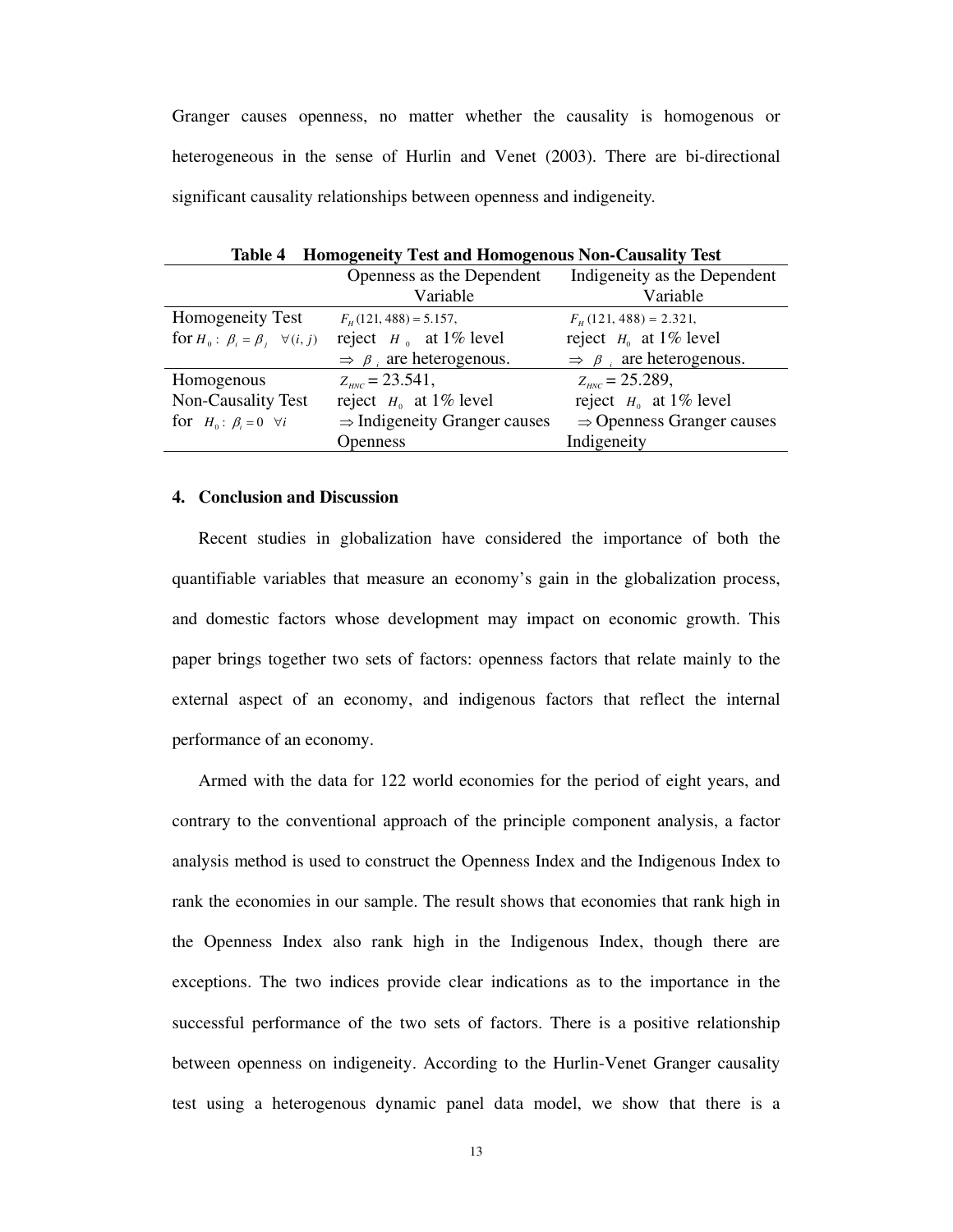bi-directional relationship between openness and indigeneity. Improved performance in indigeneity helps to enhance and forecast openness, while at the same time improved openness performance helps to forecast indigeneity.

The empirical results show the important role of indigenous factors. It is often taken for granted that such openness factors as trade, foreign direct investment, and international engagement are all there is in globalization. The missing link is the performance in indigenous factors, which can have a two-folded relationship in the globalization performance of an economy. The direct relationship is one in which the performance of indigenous factors does act as an effective indicator on an economy's external or openness relationship. A more reliable rule of law, for example, provides convincingly the legal protection the economy provides. Indirectly, the successful performance of openness factors depends significantly on the performance of the indigenous factors. For a developing economy to attract foreign direct investment, for example, a reliable education system guarantees a good supply of human capital.

There are also policy implications for both advanced and less developed economies from the empirical results. Economies that rank low in the two indices tend to be the less developed economies, which can exercise separately a policy on economic openness and a policy on the improvement in the performance of indigenous factors. The introduction and promotion of an appropriate and effective policy on internal factors can improve the image of a less developed economy both at the international level that in turn facilitates further development in economic openness. For the advanced economies, their difference in the performance between the two indices requires the introduction of relevant policies that can improve the weaker performance in the two indices.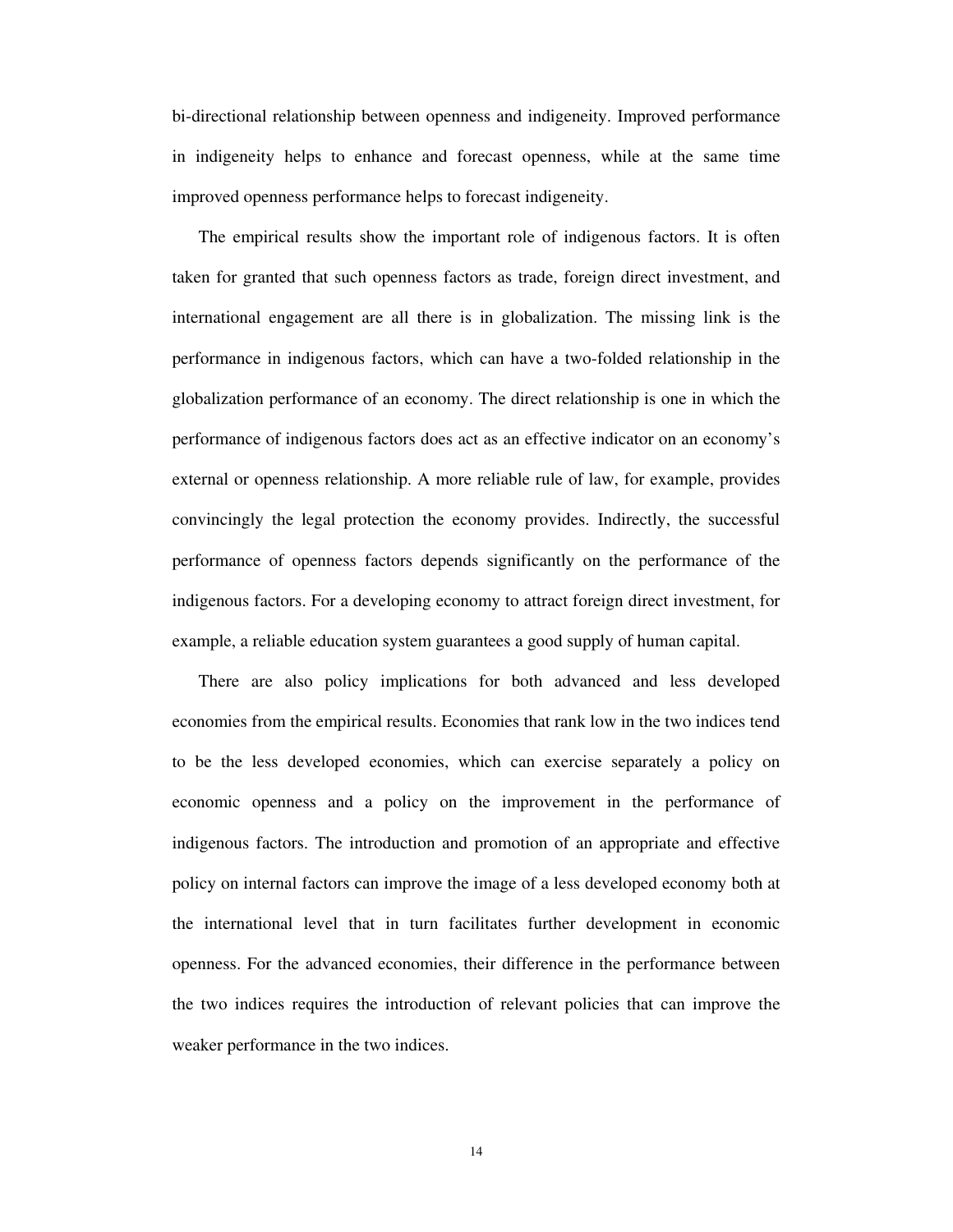#### **References**

Anderson, T. and T. Herbertsson, 2005, "Quantifying globalization", *Applied Economics*, 37: 1089-1098.

 Basu, Sudip Ranjan, 2003, *Estimating the Quality of Economic Governance: A Cross-Country Analysis*, March, Geneva: Graduate Institute of International Studies.

 Brusis, Martin, 2003, *Governance Indicators and Executive Configurations in Central and Eastern Europe*, Annual Conference of NISPACEE, Vilnius, May.

 Central Intelligence Agency, Various Years, *The World Factbook*, Washington D.C.: Central Intelligence Agency.

 Dollar, David, and Aart Kraay, 2003, "Institutions, trade and growth", *Journal of Monetary Economic*, 50: 133-162.

 Dreher, Axel,, 2006, "Does globalization affect growth? Evidence from a new index of globalization", *Applied Economics*, 38: 1091-1110.

 Feldstein, Martin, 2000, *Aspects of Global Economic Integration: Outlook for the Future*, Working Paper 7899, Cambridge, Mass.: National Bureau of Economic Research.

 Frankel, Jeffrey A., and David Romer, 1999, "Does trade causes growth?', *American Economic Review*, 89 (3):379-399.

Heinemann, F., 2000, "Does globalization restrict budgetary autonomy? A multidimensional approach", *Intereconomics*, 35: 288-298.

 Heritage Foundation, Various Years, *Index of Economic Freedom*, Washington D.C.: Heritage Foundation.

Heshmati, A., 2006, "Mearurement of a multidimensional index of globalization", *Global Economy Journal*, 6(2): 1-27.

Holtz-Eakin, D., W. Newey and H. Rosen, 1988, "Estimating vector autoregressions with panel data", *Econometrica*, 56: 1371-1395.

Hurlin, Christophe, 2005, "Testing for Granger causality in heterogeneous panel data models" [English Title], *Revue Economique*, 56: 1-11.

Hurlin, Christophe, 2007, *Testing Granger Non-causality in Heterogeneous Panel Data Models*, Orleans Economic Laboratory (LEO), October, University of Orleans.

Hurlin, Christophe, and B. Venet, 2001, *Granger Causality Tests in Panel Data Models with Fixed Coefficients*, Cahier de Recherche EURISCO, September, Université Paris IX Dauphine.

 International Monetary Fund, 2007, *International Financial Statistics*, May, Washington D. C.: International Monetary Fund.

Judge, George G., W. E. Griffiths, R. Carter Hill, Helmut Lütkepohl, and Tsoung-Chao Lee, 1985, *The Theory and Practice of Econometrics*, 2nd Edition, New York: John Wiley & Sons, Inc.

 Kearney, A. T., 2004, *Measuring Gloablization: Economic Reversals, Forward Momentum*, Washington D. C. Foreign Policy.

Li, Kui-Wai, A. J. Pang, and C. M. Ng, 2007, *Can Performance of Indigenous Factors Influence Growth and Globalization?*, CSGR Working Paper, No.215/07, January, University of Warwick.

Li, Q. and R. Reuveny, 2003, "Economic globalization and democracy: an empirical analysis", *British Journal of Political Science*, 36: 575-601.

Lockwood, B., 2004, "How robust is the Kearney/Foreign Policy Globalisation Index?", *World Economy*, 27: 507-23.

Mah, J. S., 2002, "The impact of globalization on income distribution: the Korean experience", *Applied Economics Letters*, 9: 1007-1009.

Ng, Francis, and Alexander Yeats, 1998, *Good Governance and Trade Policy*,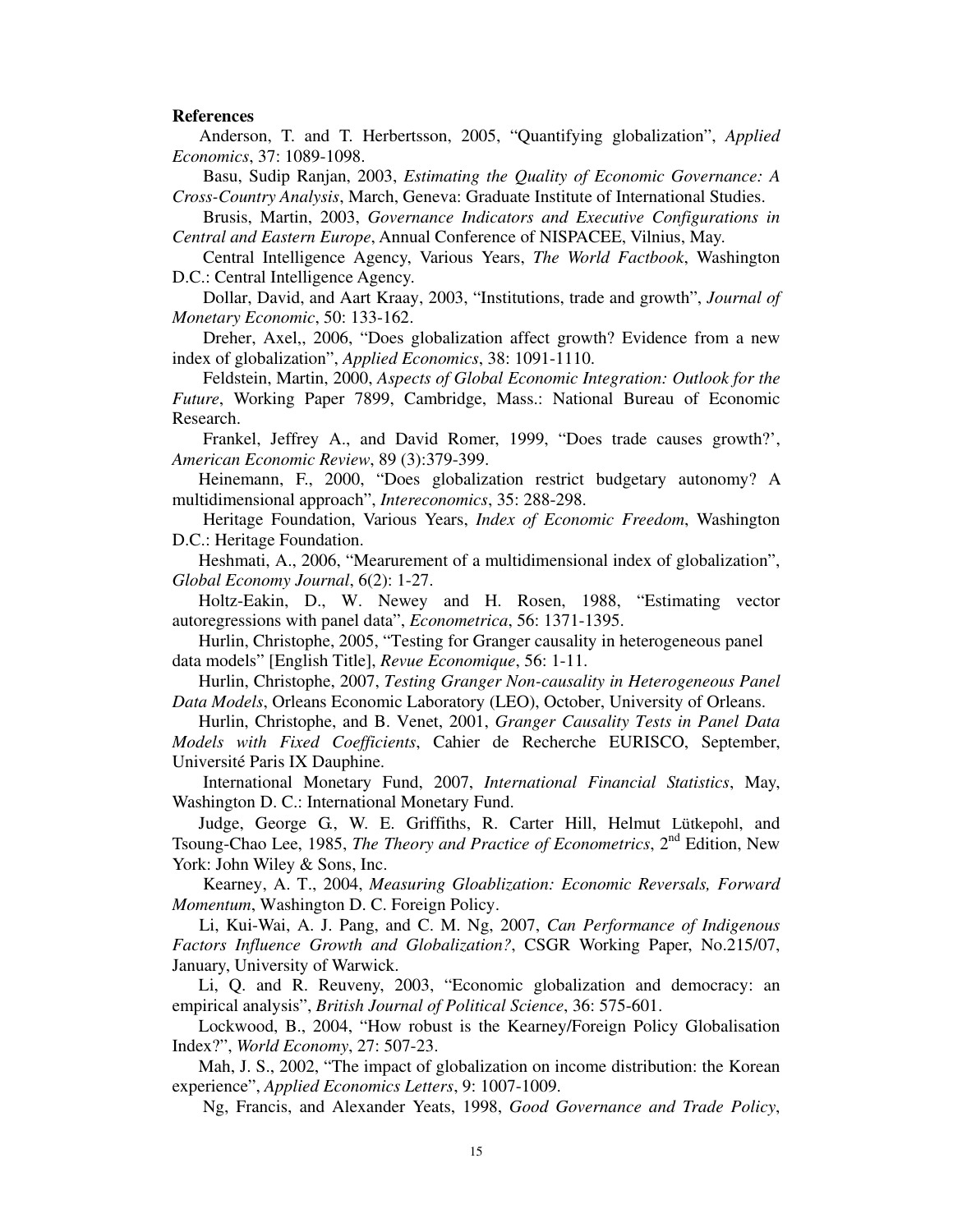Trade Research Team, Development Research Group, November, Washington DC: World Bank.

OECD, Various Years, *National Accounts*, Paris: OECD.

Rencher, A., 2002, *Methods of Multivariate Analysis*, 2nd Edition, New York: John Wiley.

 Transparency House, 1999-2006, *Corruption Index*, Washington D.C.: Transparency House.

 United Nations, Various Years, *Balance of Payment Statistics*, New York: United Nations.

 United Nations Conference in Trade and Development (UNCTAD), 2004, *Trade and Development Report 2004*, Geneva: UNCTAD.

 United Nations Conference in Trade and Development (UNCTAD), Various Years, *TRAINS Database*, Paris: UNCTAD.

 Wei, Shang-jin, 2003, "Risk and reward of embracing globalization: The governance factor", *Journal of African Economies*, 12 (1): 73-119.

 World Bank, 2005, *World Bank Development Report 2005*, Washington DC: World Bank.

 World Bank, 1998-2006, *World Development Indicators*, Washington D. C.: World Bank.

 World Bank, 1999-2006, *Aggregating Governance Indicators*, Washington D.C.: World Bank.

 World Trade Organization, Various Years, IDB CD ROMS, Geneva: World Trade Organization.

### **Appendix** Data and Definition of Variables

The data set composes of a total of 122 world economies and twenty eight factors for the period of 1998-2006. Table A below summarizes the definitions and data sources of the twenty eight factors.

Table A Definitions and Data Sources of Factors

Total trade flows (% of GDP): Sum of exports and imports of goods and services measured as a share of GDP.

Foreign direct investment (% of GDP): Sum of the absolute values of inflows and outflows of FDI recorded in the balance of payments measured as a share of GDP.

Gross private capital flows ( $\%$  of GDP): Sum of the absolute values of direct, portfolio, and other investment inflows and outflows recorded in the balance of payments financial account, excluding changes in the assets and liabilities of monetary authorities and general government. The indicator is calculated as a ratio to GDP in U.S. dollars.

Average applied tariff rates (unweighted in %): Unweighted averages for all goods in ad valorem, applied, or MFN rates whichever is available.

Trade freedom  $(\%)$ : A composite measure of the absence of tariff and non-tariff barriers that affect imports and exports of goods and services.

Financial freedom  $(\%)$ : A measure of banking security and independence from government control.

Investment freedom  $(\%)$ : An assessment of the free flow of capital, especially foreign capital.

Internet users (per 1,000 people): The number of people with access to the worldwide network.

International tourism (% of population): Sum of arrivals and departures of